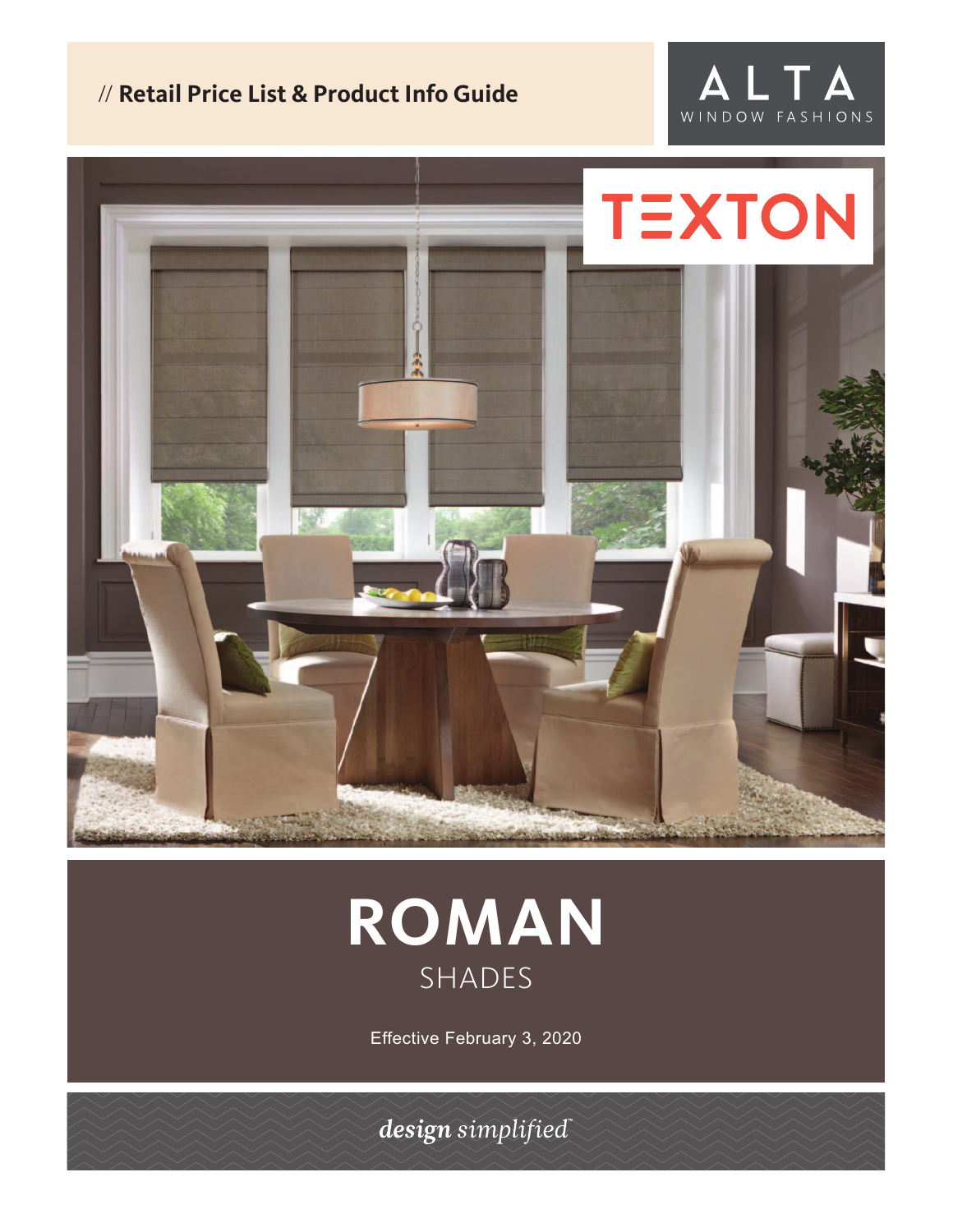## **TABLE OF CONTENTS**

| <b>Product Overview</b> |  |
|-------------------------|--|
|                         |  |
|                         |  |
|                         |  |

#### **Pricing Information**

|--|--|--|

#### **Product Information**

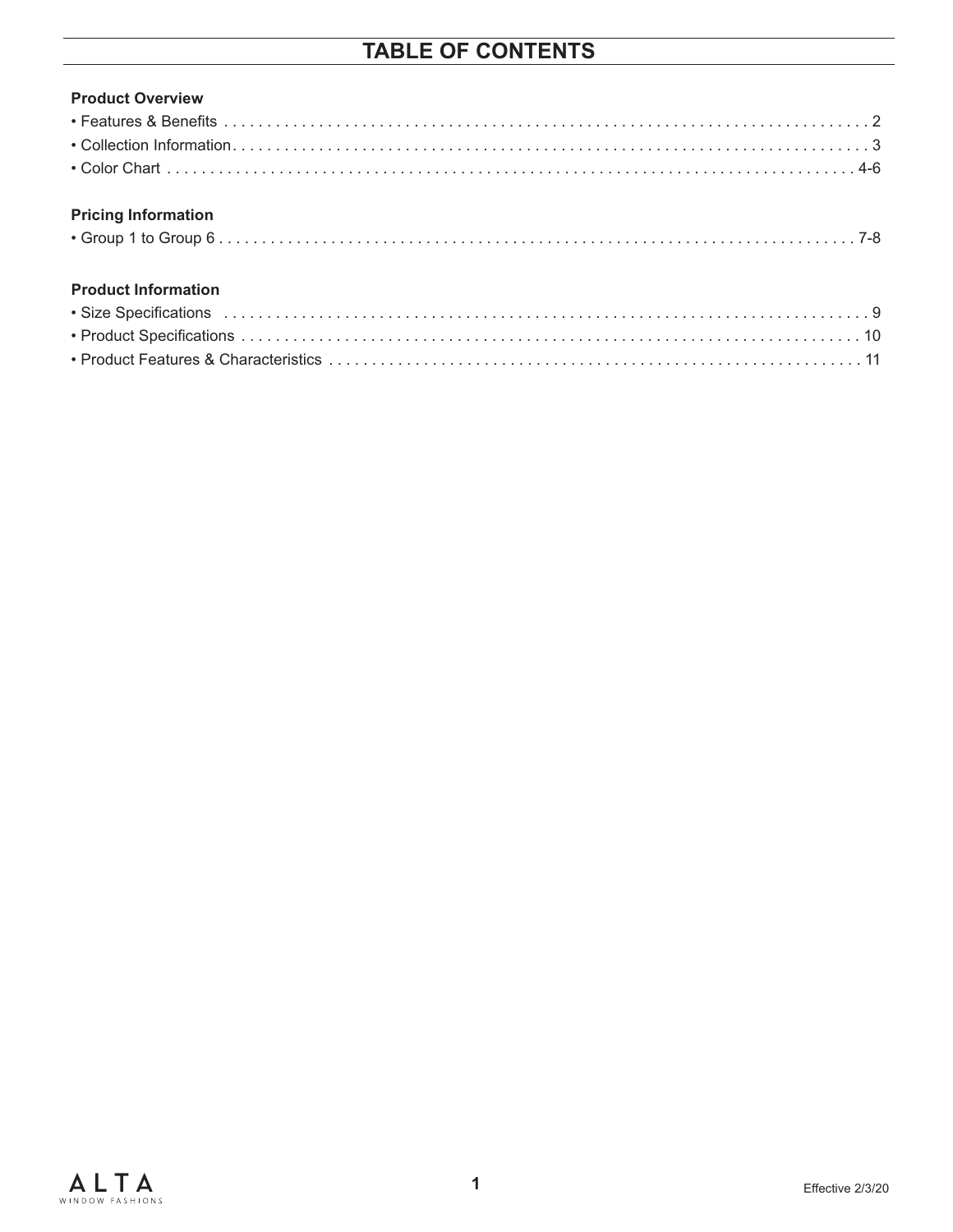

### **FEATURES & BENEFITS**



- Roman Shades are offered in a wide selection of materials from screens and blackouts to decorative fabrics. The tailored design of the flat style roman shade provides a contemporary look to any room.
- Solid stained wood headrail is durable and easy to install.
- Painted aluminum rib system creates 6 1/2" folds. Both ribs and components are color coordinated to the shade material.
- Available with standard cordlock for ease of operation and precise positioning when the shade is raised or lowered.
- Lift cords and tassels are color coordinated to the shade material to enhance the shade aesthetics.
- All shades come with a matching 6" valance. Outside mount shades feature valance returns to provide a more finished appearance.
- Exclusive bottom fade flap protects the face fabric from direct exposure to sunlight when the shade is raised.
- Limited Lifetime Warranty ensures your customers' satisfaction.

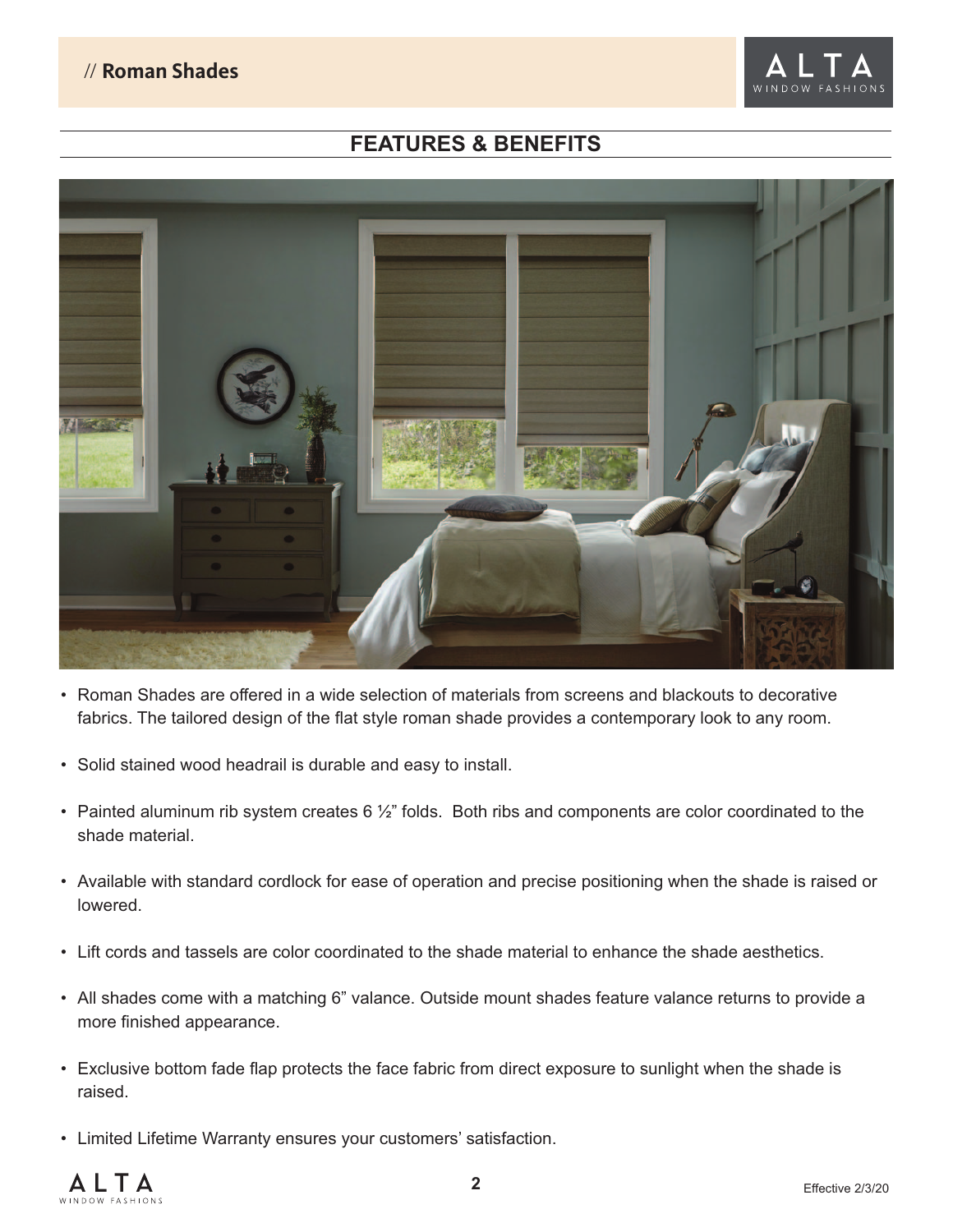### **COLLECTION INFORMATION**

| <b>Material Name</b> | Color<br>Family | <b>Price</b><br>Group | <b>Material</b><br>Width | Flat<br>Roman | <b>Fabric Content</b>                 | <b>Opacity</b> | <b>Flame</b><br>Retardant | Greenguard<br><b>Certified</b> | <b>Bacterial &amp;</b><br><b>Fungal Resistant</b> |
|----------------------|-----------------|-----------------------|--------------------------|---------------|---------------------------------------|----------------|---------------------------|--------------------------------|---------------------------------------------------|
| 1% E Screen          | <b>R80</b>      | 3                     | 122"                     | Yes           | 36% Fiberglass, 64% Vinyl             | D              | <b>YES</b>                | <b>YES</b>                     | <b>YES</b>                                        |
| 1% Sheerweave 2500   | <b>R01</b>      | 4                     | 126"                     | Yes           | 37% Fiberglass, 63% Vinyl             | D              | <b>YES</b>                | <b>YES</b>                     | <b>YES</b>                                        |
| 1% Sheerweave 2701   | <b>RS21</b>     | 4                     | 126"                     | Yes           | 36% Fiberglass, 64% Vinyl             | D              | <b>YES</b>                | <b>YES</b>                     | <b>YES</b>                                        |
| 1% Sheerweave 5000   | P5001           | 3                     | 98"                      | Yes           | 49% Polyester, 51% Vinyl              | D              | <b>YES</b>                | <b>YES</b>                     | <b>YES</b>                                        |
| 1% Toka              | <b>RS11</b>     | 3                     | 118"                     | Yes           | 30% Polyester, 70% PVC                | D              | <b>YES</b>                | <b>YES</b>                     | <b>YES</b>                                        |
| 3% E Screen          | R81             | 3                     | 122"                     | Yes           | 36% Fiberglass, 64% Vinyl             | C              | <b>YES</b>                | <b>YES</b>                     | <b>YES</b>                                        |
| 3% M Screen          | <b>R58</b>      | 3                     | 122"                     | Yes           | 36% Fiberglass, 64% Vinyl             | C              | <b>YES</b>                | <b>YES</b>                     | <b>YES</b>                                        |
| 3% Sheerweave 2410   | R <sub>06</sub> | 3                     | 126"                     | Yes           | 35% fiberglass 65% Vinyl              | C              | <b>YES</b>                | <b>YES</b>                     | <b>YES</b>                                        |
| 3% Sheerweave 4400   | RS <sub>2</sub> | 3                     | 126"                     | Yes           | 25% Polyester, 75% Vinyl on Polyester | C              | <b>YES</b>                | <b>YES</b>                     | <b>YES</b>                                        |
| 3% T Screen          | <b>RS16</b>     | 3                     | 98"                      | Yes           | 36% Fiberglass, 64% Vinyl             | C              | <b>YES</b>                | <b>YES</b>                     | <b>YES</b>                                        |
| 4% Silver Screen     | RS <sub>6</sub> | 6                     | 94"                      | Yes           | 64% PVC, 36% Fiberglass               | C              | <b>YES</b>                | <b>YES</b>                     | <b>YES</b>                                        |
| 5% E Screen          | R <sub>51</sub> | 3                     | 122"                     | Yes           | 36% Fiberglass, 64% Vinyl             | B              | <b>YES</b>                | <b>YES</b>                     | <b>YES</b>                                        |
| 5% M Screen Deco     | R61             | 3                     | 98"                      | Yes           | 36% Fiberglass, 64% Vinyl             | B              | <b>YES</b>                | <b>YES</b>                     | <b>YES</b>                                        |
| 5% Sheerweave 2390   | RS1             | 3                     | 126"                     | Yes           | 35% Fiberglass, 65% Vinyl             | B              | <b>YES</b>                | <b>YES</b>                     | <b>YES</b>                                        |
| 5% Sheerweave 4000   | R <sub>09</sub> | 3                     | 126"                     | Yes           | 25% Polyester, 75% Vinyl on Polyester | B              | <b>YES</b>                | <b>YES</b>                     | <b>YES</b>                                        |
| 7% Global Screen     | <b>RS14</b>     |                       | 118"                     | Yes           | 30% Polyester, 70% PVC                | B              | <b>YES</b>                | <b>YES</b>                     | <b>YES</b>                                        |
| 10% E Screen         | R <sub>19</sub> | 3                     | 122"                     | Yes           | 36% Fiberglass, 64% Vinyl             | A              | <b>YES</b>                | <b>YES</b>                     | <b>YES</b>                                        |

| <b>Material Name</b> | Color<br>Family | Price<br>Group | <b>Material</b><br>Width | Flat<br>Roman | <b>Fabric Content</b>                   | <b>Opacity</b> | <b>Flame</b><br>Retardant | Greenguard<br><b>Certified</b> | <b>Bacterial &amp;</b><br><b>Fungal Resistant</b> |
|----------------------|-----------------|----------------|--------------------------|---------------|-----------------------------------------|----------------|---------------------------|--------------------------------|---------------------------------------------------|
| Alexandria           | RD4             | 5              | 78"                      | Yes           | 100% Polyester                          | B              | <b>NO</b>                 | <b>NO</b>                      | N/A                                               |
| Baroque              | RD <sub>5</sub> | 5              | 78"                      | Yes           | 65% Cotton, 35% Polyester               | С              | <b>NO</b>                 | <b>NO</b>                      | <b>NO</b>                                         |
| <b>Brilliance</b>    | RD <sub>8</sub> | 5              | 118"                     | Yes           | 100% Polyester                          | B              | <b>NO</b>                 | <b>NO</b>                      | Yes                                               |
| Cararra              | RD <sub>6</sub> | 1              | 110"                     | Yes           | 100% Polyester with Acrylic Coating     | С              | <b>NO</b>                 | <b>NO</b>                      | N/A                                               |
| Claudio              | RD7             | 3              | 110"                     | Yes           | 90% Polyester, 10% Cationic Polyester   | С              | NO                        | <b>NO</b>                      | <b>NO</b>                                         |
| Cusco                | RF <sub>6</sub> | 6              | 110"                     | Yes           | 100% Polyester                          | E              | NO                        | <b>NO</b>                      | N/A                                               |
| Darien               | RD1             | 3              | 90"                      | Yes           | 100% Polyester                          | B              | <b>NO</b>                 | <b>NO</b>                      | N/A                                               |
| <b>Drizzle</b>       | RD <sub>2</sub> | 4              | 94"                      | Yes           | 89% Polyester, 11% Linen                | B              | <b>NO</b>                 | <b>NO</b>                      | N/A                                               |
| Fiona                | RD <sub>3</sub> | 5              | 78"                      | Yes           | 100% Polyester                          | С              | <b>NO</b>                 | <b>NO</b>                      | <b>YES</b>                                        |
| Hayworth             | <b>RF32</b>     | 1              | 98"                      | Yes           | 100% Polyester                          | B              | <b>NO</b>                 | <b>NO</b>                      | <b>NO</b>                                         |
| Illusion             | <b>RF34</b>     | 3              | 72"                      | Yes           | 100%Polyester                           | B              | NO                        | <b>NO</b>                      | <b>YES</b>                                        |
| Jasper               | RF <sub>5</sub> | 6              | 110"                     | Yes           | 100% Polyester                          | С              | <b>NO</b>                 | <b>NO</b>                      | N/A                                               |
| Linview              | <b>R56</b>      | $\overline{2}$ | 122"                     | Yes           | 100% Polyester                          | B              | <b>NO</b>                 | <b>NO</b>                      | N/A                                               |
| Montero              | RF4             | $\overline{2}$ | 94"                      | Yes           | 100% Polyester with Acrylic Coating     | D              | <b>NO</b>                 | <b>NO</b>                      | N/A                                               |
| Moravia              | RF <sub>8</sub> | 5              | 96"                      | Yes           | 100% Polyester                          | B              | <b>NO</b>                 | <b>NO</b>                      | N/A                                               |
| Santa Cruz           | RF3             | $\overline{2}$ | 94"                      | Yes           | 100% Polyester                          | D              | <b>NO</b>                 | <b>NO</b>                      | N/A                                               |
| Sorrento             | <b>RF35</b>     | 2              | 108"                     | Yes           | 85.9% Polyester, 8.3% Cotton, 5.8% Flax | В              | <b>NO</b>                 | NO                             | <b>YES</b>                                        |
| Uptown               | R79             | 6              | 78"                      | Yes           | 66% Cotton, 34% Polyester               | С              | <b>NO</b>                 | <b>NO</b>                      | <b>NO</b>                                         |



**A. Glare Reducing** Softly filters light and reduces glare. Images, shapes and people can be seen clearly. Provides the least amount of light and shape screening.



**B. Filtering** Filters strong light. Images, shapes and people can be seen with some clarity. Provides a modest degree of light and shape screening.



**C. Shading** Significantly reduces light. Images, shapes and people cannot be seen clearly. Provides a moderate to strong degree of light and shape screening.



**D. Blocking** Dramatically reduces light. Images, shapes and people are not distinguishable. Provides privacy against most all direct light and shape screening (except minimal light that may seep through closed or overlapping opaque/blackout vanes).



**E. Blackout** Blocks out virtually all light (except light that may enter on the sides of the shade) for maximum privacy and darkness.

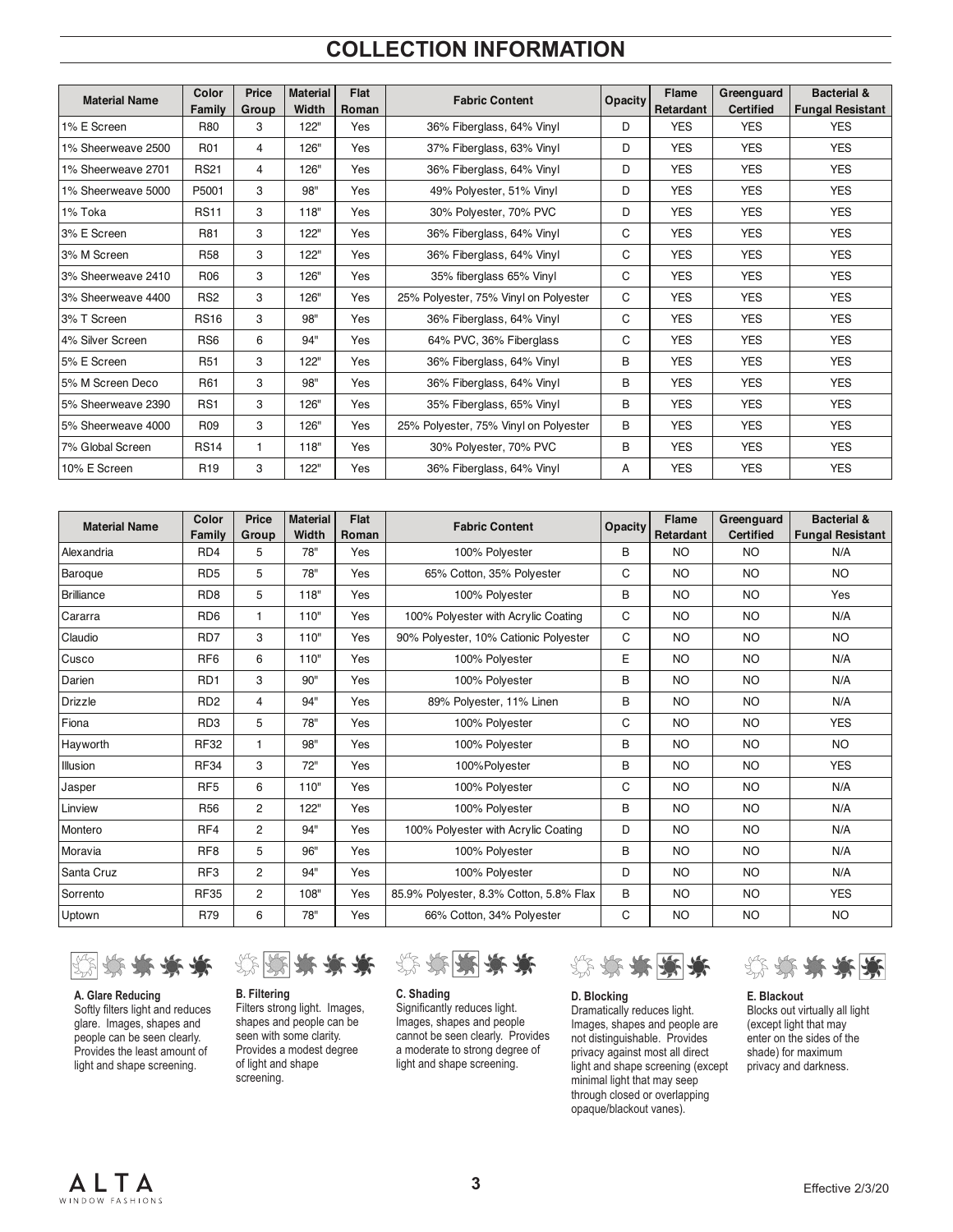### **COLOR CHART** *(Standard lead-time)*

| <b>Material Name</b> | <b>Color Name</b>  | Color #   | <b>Material Name</b> | <b>Color Name</b>  |
|----------------------|--------------------|-----------|----------------------|--------------------|
| 1% E Screen          | Charcoal/Charcoal  | R8009     | 3% M Screen          | Charcoal/Apricot   |
| 1% E Screen          | Charcoal/Cocoa     | R8007     | 3% M Screen          | Charcoal/Charcoal  |
| 1% E Screen          | Charcoal/Grey      | R8008     | 3% M Screen          | Charcoal/Sable     |
| 1% E Screen          | White              | R8004     | 3% M Screen          | <b>White Linen</b> |
| 1% E Screen          | White/Linen        | R8005     | 3% M Screen          | White/White        |
| 1% E Screen          | <b>White/Pearl</b> | R8003     |                      |                    |
|                      |                    |           | 3% Sheerweave 2410   | Charcoal           |
| 1% Sheerweave 2500   | Charcoal/Alpaca    | R0109     | 3% Sheerweave 2410   | Charcoal/Alpaca    |
| 1% Sheerweave 2500   | Charcoal/Chestnut  | R0104     | 3% Sheerweave 2410   | Charcoal/Chestnut  |
| 1% Sheerweave 2500   | Charcoal           | R0103     | 3% Sheerweave 2410   | Oyster             |
| 1% Sheerweave 2500   | Oyster             | R0105     | 3% Sheerweave 2410   | Oyster/Beige       |
| 1% Sheerweave 2500   | Oyster/Beige       | R0106     | 3% Sheerweave 2410   | Oyster/Pearl Gray  |
| 1% Sheerweave 2500   | Oyster/Pearl Gray  | R0107     |                      |                    |
|                      |                    |           | 3% Sheerweave 4400   | Alabaster          |
| 1% Sheerweave 2701   | Oyster             | RS2101    | 3% Sheerweave 4400   | Chalk              |
| 1% Sheerweave 2701   | Oyster/Beige       | RS2102    | 3% Sheerweave 4400   | Greystone          |
| 1% Sheerweave 2701   | Oyster/Charcoal    | RS2106    | 3% Sheerweave 4400   | Pewter             |
| 1% Sheerweave 2701   | Oyster/Chestnut    | RS2105    |                      |                    |
| 1% Sheerweave 2701   | Oyster/Pearl Gray  | RS2103    | 3% T Screen          | Charcoal/Charcoal  |
| 1% Sheerweave 2701   | Oyster/Pewter      | RS2104    | 3% T Screen          | Charcoal/Grey      |
|                      |                    |           | 3% T Screen          | Sable/Charcoal     |
| 1% Sheerweave 5000   | Jute/Coffee        | P5001 R88 | 3% T Screen          | <b>White/Pearl</b> |
| 1% Sheerweave 5000   | Jute/Flax          | P5001 R86 | 3% T Screen          | White/Sable-Straw  |
|                      |                    |           | 3% T Screen          | White/White        |
| 1% Toka              | Bone               | RS11002   |                      |                    |
| 1% Toka              | Platinum           | RS11003   | 4% Silver Screen     | Beige              |
| 1% Toka              | White              | RS11001   | 4% Silver Screen     | <b>Black</b>       |
|                      |                    |           | 4% Silver Screen     | Bronze             |
| 3% E Screen          | Charcoal/Charcoal  | R8102     | 4% Silver Screen     | <b>Light Grey</b>  |
| 3% E Screen          | Charcoal/Cocoa     | R8107     | 4% Silver Screen     | White              |
| 3% E Screen          | Charcoal/Grey      | R8108     |                      |                    |
| 3% E Screen          | White/Linen        | R8104     |                      |                    |
| 3% E Screen          | <b>White/Pearl</b> | R8105     |                      |                    |
| 3% E Screen          | White/White        | R8106     |                      |                    |

| <b>Material Name</b> | <b>Color Name</b>  | Color #   | <b>Material Name</b> | <b>Color Name</b>  | Color #       | <b>Material Name</b> | <b>Color Name</b>  | Color # |
|----------------------|--------------------|-----------|----------------------|--------------------|---------------|----------------------|--------------------|---------|
| 1% E Screen          | Charcoal/Charcoal  | R8009     | 3% M Screen          | Charcoal/Apricot   | R5803         | 5% E Screen          | Charcoal/Charcoal  | R5105   |
| 1% E Screen          | Charcoal/Cocoa     | R8007     | 3% M Screen          | Charcoal/Charcoal  | R5805         | 5% E Screen          | Charcoal/Cocoa     | R5104   |
| 1% E Screen          | Charcoal/Grey      | R8008     | 3% M Screen          | Charcoal/Sable     | R5808         | 5% E Screen          | Charcoal/Grey      | R5110   |
| 1% E Screen          | White              | R8004     | 3% M Screen          | <b>White Linen</b> | R5807         | 5% E Screen          | Pure White         | R5101   |
| 1% E Screen          | White/Linen        | R8005     | 3% M Screen          | White/White        | R5801         | 5% E Screen          | White/Linen        | R5108   |
| 1% E Screen          | <b>White/Pearl</b> | R8003     |                      |                    |               | 5% E Screen          | <b>White/Pearl</b> | R5109   |
|                      |                    |           | 3% Sheerweave 2410   | Charcoal           | R0603         |                      |                    |         |
| 1% Sheerweave 2500   | Charcoal/Alpaca    | R0109     | 3% Sheerweave 2410   | Charcoal/Alpaca    | R0609         | 5% M Screen Deco     | Flagstone          | R6107   |
| 1% Sheerweave 2500   | Charcoal/Chestnut  | R0104     | 3% Sheerweave 2410   | Charcoal/Chestnut  | R0604         | 5% M Screen Deco     | Harvest Wheat      | R6104   |
| 1% Sheerweave 2500   | Charcoal           | R0103     | 3% Sheerweave 2410   | Oyster             | R0605         | 5% M Screen Deco     | Hazelnut           | R6105   |
| 1% Sheerweave 2500   | Oyster             | R0105     | 3% Sheerweave 2410   | Oyster/Beige       | R0606         | 5% M Screen Deco     | Parchment          | R6106   |
| 1% Sheerweave 2500   | Oyster/Beige       | R0106     | 3% Sheerweave 2410   | Oyster/Pearl Gray  | R0607         | 5% M Screen Deco     | <b>River Rock</b>  | R6102   |
| 1% Sheerweave 2500   | Oyster/Pearl Gray  | R0107     |                      |                    |               | 5% M Screen Deco     | Tumbleweed         | R6103   |
|                      |                    |           | 3% Sheerweave 4400   | Alabaster          | <b>RS2200</b> |                      |                    |         |
| 1% Sheerweave 2701   | Oyster             | RS2101    | 3% Sheerweave 4400   | Chalk              | <b>RS2202</b> | 5% Sheerweave 2390   | Charcoal           | RS1105  |
| 1% Sheerweave 2701   | Oyster/Beige       | RS2102    | 3% Sheerweave 4400   | Greystone          | RS2201        | 5% Sheerweave 2390   | Charcoal/Alpaca    | RS1106  |
| 1% Sheerweave 2701   | Oyster/Charcoal    | RS2106    | 3% Sheerweave 4400   | Pewter             | RS2203        | 5% Sheerweave 2390   | Charcoal/Chestnut  | RS1104  |
| 1% Sheerweave 2701   | Oyster/Chestnut    | RS2105    |                      |                    |               | 5% Sheerweave 2390   | Charcoal/Gray      | RS1102  |
| 1% Sheerweave 2701   | Oyster/Pearl Gray  | RS2103    | 3% T Screen          | Charcoal/Charcoal  | RS16005       | 5% Sheerweave 2390   | Oyster             | RS1100  |
| 1% Sheerweave 2701   | Oyster/Pewter      | RS2104    | 3% T Screen          | Charcoal/Grey      | RS16006       | 5% Sheerweave 2390   | Oyster/Beige       | RS1101  |
|                      |                    |           | 3% T Screen          | Sable/Charcoal     | RS16003       | 5% Sheerweave 2390   | Oyster/Pearl Gray  | RS1103  |
| 1% Sheerweave 5000   | Jute/Coffee        | P5001 R88 | 3% T Screen          | <b>White/Pearl</b> | RS16004       |                      |                    |         |
| 1% Sheerweave 5000   | Jute/Flax          | P5001 R86 | 3% T Screen          | White/Sable-Straw  | RS16002       | 5% Sheerweave 4000   | Alabaster          | R0901   |
|                      |                    |           | 3% T Screen          | White/White        | RS16001       | 5% Sheerweave 4000   | Chalk              | R0902   |
| 1% Toka              | Bone               | RS11002   |                      |                    |               | 5% Sheerweave 4000   | Granite            | R0906   |
| 1% Toka              | Platinum           | RS11003   | 4% Silver Screen     | Beige              | RS6501        | 5% Sheerweave 4000   | Greystone          | R0904   |
| 1% Toka              | White              | RS11001   | 4% Silver Screen     | <b>Black</b>       | RS6504        |                      |                    |         |
|                      |                    |           | 4% Silver Screen     | Bronze             | RS6503        | 7% Global Screen     | Barley             | RS14002 |
| 3% E Screen          | Charcoal/Charcoal  | R8102     | 4% Silver Screen     | Light Grey         | <b>RS6500</b> | 7% Global Screen     | Canvas             | RS14001 |
| 3% E Screen          | Charcoal/Cocoa     | R8107     | 4% Silver Screen     | White              | RS6502        | 7% Global Screen     | Platinum           | RS14003 |

| aterial Name    | <b>Color Name</b>  | Color #   | <b>Material Name</b> | <b>Color Name</b>  | Color#        | <b>Material Name</b> | <b>Color Name</b>  | Color#            |
|-----------------|--------------------|-----------|----------------------|--------------------|---------------|----------------------|--------------------|-------------------|
| 1% E Screen     | Charcoal/Charcoal  | R8009     | 3% M Screen          | Charcoal/Apricot   | R5803         | 5% E Screen          | Charcoal/Charcoal  | R5105             |
| 1% E Screen     | Charcoal/Cocoa     | R8007     | 3% M Screen          | Charcoal/Charcoal  | R5805         | 5% E Screen          | Charcoal/Cocoa     | R5104             |
| 1% E Screen     | Charcoal/Grey      | R8008     | 3% M Screen          | Charcoal/Sable     | R5808         | 5% E Screen          | Charcoal/Grey      | R5110             |
| 1% E Screen     | White              | R8004     | 3% M Screen          | <b>White Linen</b> | R5807         | 5% E Screen          | Pure White         | R5101             |
| 1% E Screen     | White/Linen        | R8005     | 3% M Screen          | White/White        | R5801         | 5% E Screen          | White/Linen        | R5108             |
| 1% E Screen     | <b>White/Pearl</b> | R8003     |                      |                    |               | 5% E Screen          | <b>White/Pearl</b> | R5109             |
|                 |                    |           | 3% Sheerweave 2410   | Charcoal           | R0603         |                      |                    |                   |
| Sheerweave 2500 | Charcoal/Alpaca    | R0109     | 3% Sheerweave 2410   | Charcoal/Alpaca    | R0609         | 5% M Screen Deco     | Flagstone          | R6107             |
| Sheerweave 2500 | Charcoal/Chestnut  | R0104     | 3% Sheerweave 2410   | Charcoal/Chestnut  | R0604         | 5% M Screen Deco     | Harvest Wheat      | R6104             |
| Sheerweave 2500 | Charcoal           | R0103     | 3% Sheerweave 2410   | Oyster             | R0605         | 5% M Screen Deco     | Hazelnut           | R6105             |
| Sheerweave 2500 | Oyster             | R0105     | 3% Sheerweave 2410   | Oyster/Beige       | R0606         | 5% M Screen Deco     | Parchment          | R6106             |
| Sheerweave 2500 | Oyster/Beige       | R0106     | 3% Sheerweave 2410   | Oyster/Pearl Gray  | R0607         | 5% M Screen Deco     | <b>River Rock</b>  | R6102             |
| Sheerweave 2500 | Oyster/Pearl Gray  | R0107     |                      |                    |               | 5% M Screen Deco     | Tumbleweed         | R6103             |
|                 |                    |           | 3% Sheerweave 4400   | Alabaster          | RS2200        |                      |                    |                   |
| Sheerweave 2701 | Oyster             | RS2101    | 3% Sheerweave 4400   | Chalk              | <b>RS2202</b> | 5% Sheerweave 2390   | Charcoal           | RS1105            |
| Sheerweave 2701 | Oyster/Beige       | RS2102    | 3% Sheerweave 4400   | Greystone          | RS2201        | 5% Sheerweave 2390   | Charcoal/Alpaca    | RS1106            |
| Sheerweave 2701 | Oyster/Charcoal    | RS2106    | 3% Sheerweave 4400   | Pewter             | RS2203        | 5% Sheerweave 2390   | Charcoal/Chestnut  | RS1104            |
| Sheerweave 2701 | Oyster/Chestnut    | RS2105    |                      |                    |               | 5% Sheerweave 2390   | Charcoal/Gray      | RS1102            |
| Sheerweave 2701 | Oyster/Pearl Gray  | RS2103    | 3% T Screen          | Charcoal/Charcoal  | RS16005       | 5% Sheerweave 2390   | Oyster             | RS1100            |
| Sheerweave 2701 | Oyster/Pewter      | RS2104    | 3% T Screen          | Charcoal/Grey      | RS16006       | 5% Sheerweave 2390   | Oyster/Beige       | RS1101            |
|                 |                    |           | 3% T Screen          | Sable/Charcoal     | RS16003       | 5% Sheerweave 2390   | Oyster/Pearl Gray  | RS1103            |
| Sheerweave 5000 | Jute/Coffee        | P5001 R88 | 3% T Screen          | White/Pearl        | RS16004       |                      |                    |                   |
| Sheerweave 5000 | Jute/Flax          | P5001 R86 | 3% T Screen          | White/Sable-Straw  | RS16002       | 5% Sheerweave 4000   | Alabaster          | R0901             |
|                 |                    |           | 3% T Screen          | White/White        | RS16001       | 5% Sheerweave 4000   | Chalk              | R0902             |
| 1% Toka         | Bone               | RS11002   |                      |                    |               | 5% Sheerweave 4000   | Granite            | R0906             |
| 1% Toka         | Platinum           | RS11003   | 4% Silver Screen     | Beige              | RS6501        | 5% Sheerweave 4000   | Greystone          | R0904             |
| 1% Toka         | White              | RS11001   | 4% Silver Screen     | <b>Black</b>       | RS6504        |                      |                    |                   |
|                 |                    |           | 4% Silver Screen     | Bronze             | RS6503        | 7% Global Screen     | Barley             | RS14002           |
| 3% E Screen     | Charcoal/Charcoal  | R8102     | 4% Silver Screen     | Light Grey         | <b>RS6500</b> | 7% Global Screen     | Canvas             | RS14001           |
| 3% E Screen     | Charcoal/Cocoa     | R8107     | 4% Silver Screen     | White              | RS6502        | 7% Global Screen     | Platinum           | RS14003           |
| 3% E Screen     | Charcoal/Grey      | R8108     |                      |                    |               |                      |                    |                   |
| 3% E Screen     | White/Linen        | R8104     |                      |                    |               | 10% E Screen         | Charcoal/Charcoal  | R1902             |
| 3% E Screen     | White/Pearl        | R8105     |                      |                    |               | 10% E Screen         | Charcoal/Cocoa     | R1907             |
| 3% E Screen     | White/White        | R8106     |                      |                    |               | 10% E Screen         | <b>White Pearl</b> | R1908             |
|                 |                    |           |                      |                    |               | 10% E Screen         | White/Linen        | R <sub>1905</sub> |
|                 |                    |           |                      |                    |               | 10% E Screen         | White/White        | R1906             |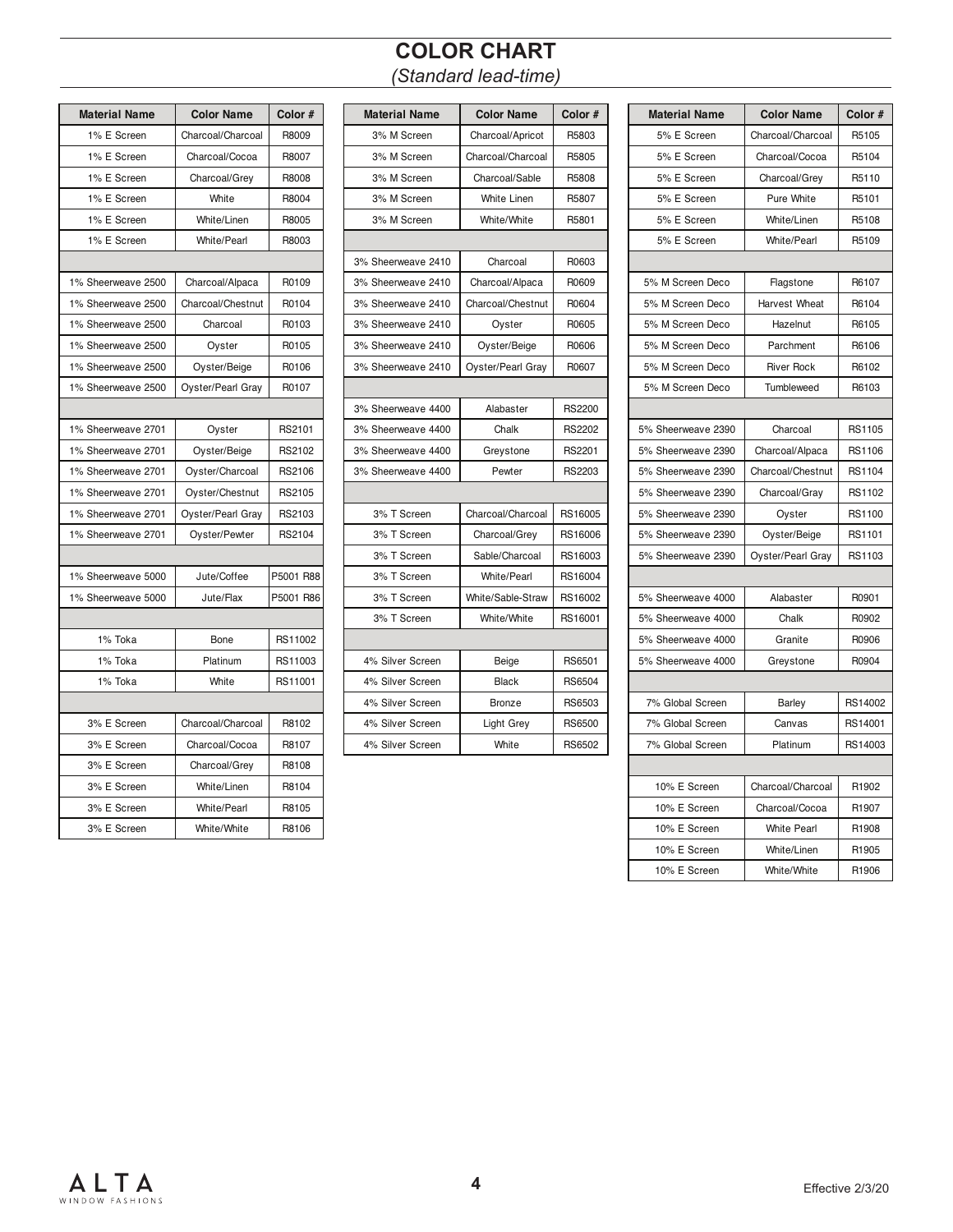### **COLOR CHART** *(Standard lead-time)*

| Color #      |
|--------------|
| RD403        |
| RD402        |
| RD401        |
|              |
|              |
| RD501        |
| RD502        |
| RD504        |
| RD503        |
|              |
| RD802        |
| <b>RD804</b> |
| <b>RD801</b> |
| RD803        |
| <b>RD805</b> |
| <b>RD806</b> |
|              |
| <b>RD606</b> |
| <b>RD604</b> |
| RD603        |
| <b>RD605</b> |
| RD602        |
| RD601        |
|              |
| <b>RD706</b> |
| <b>RD701</b> |
| <b>RD702</b> |
| <b>RD708</b> |
| <b>RD704</b> |
| RD703        |
| <b>RD705</b> |
| <b>RD707</b> |
|              |
| RF6400       |
| RF6401       |
|              |
|              |

| Material Name     | <b>Color Name</b>   | Color #      | <b>Material Name</b> | <b>Color Name</b> | Color #      | <b>Material Name</b> | <b>Color Name</b>       | Color # |
|-------------------|---------------------|--------------|----------------------|-------------------|--------------|----------------------|-------------------------|---------|
| Alexandria        | Charcoal            | RD403        | Darien               | <b>Bark</b>       | <b>RD106</b> | Linview              | Ash                     | R5613   |
| Alexandria        | Duck Egg            | RD402        | Darien               | Beige             | RD101        | Linview              | Cabana Wood             | R5603   |
| Alexandria        | Oatmeal             | RD401        | Darien               | Charcoal          | <b>RD107</b> | Linview              | Fog                     | R5611   |
|                   |                     |              | Darien               | Driftwood         | RD103        | Linview              | Macadamia               | R5606   |
| Baroque           | Champagne           | RD501        | Darien               | Mocha             | RD104        | Linview              | Midnight Black          | R5615   |
| Baroque           | Cyan                | RD502        | Darien               | Sand              | RD102        | Linview              | Morning Light           | R5602   |
| Baroque           | Ebony               | RD504        | Darien               | Sea Mist          | <b>RD105</b> | Linview              | Navy                    | R5610   |
| Baroque           | Ruby                | RD503        |                      |                   |              | Linview              | New York Grey           | R5614   |
|                   |                     |              | Drizzle              | Flax              | RD201        | Linview              | Pale Lapis              | R5609   |
| <b>Brilliance</b> | <b>Birch</b>        | RD802        | Drizzle              | Graphite          | <b>RD205</b> | Linview              | Porpoise                | R5612   |
| <b>Brilliance</b> | Dove Gray           | RD804        | Drizzle              | Hessian           | RD202        | Linview              | <b>Rural Green</b>      | R5607   |
| <b>Brilliance</b> | Pearl               | RD801        | Drizzle              | Iron              | <b>RD204</b> | Linview              | Skyward                 | R5608   |
| <b>Brilliance</b> | Putty               | RD803        | Drizzle              | Tweed             | RD203        | Linview              | Slate                   | R5605   |
| <b>Brilliance</b> | Pyrite              | RD805        |                      |                   |              | Linview              | Summer White            | R5601   |
| <b>Brilliance</b> | Steel               | <b>RD806</b> | Fiona                | Grey              | RD303        | Linview              | <b>Weathered Walnut</b> | R5604   |
|                   |                     |              | Fiona                | Sand              | RD301        | Linview              | Sea Smoke               | R5616   |
| Carrara           | Coal                | RD606        | Fiona                | Smokey Blue       | RD302        | Linview              | Pale Oak                | R5617   |
| Carrara           | Saddle              | RD604        |                      |                   |              | Linview              | Soft Linen              | R5618   |
| Carrara           | Silver              | RD603        | Hayworth             | Linen             | RF32001      |                      |                         |         |
| Carrara           | Storm               | RD605        | Hayworth             | White             | RF32000      | Montero              | Dark Walnut             | RF4200  |
| Carrara           | Tusk                | RD602        |                      |                   |              | Montero              | Java Coast              | RF4201  |
| Carrara           | White               | RD601        | Illusion             | Dove              | RF34003      | Montero              | <b>Wicker Basket</b>    | RF4202  |
|                   |                     |              | Illusion             | Flannel           | RF34004      |                      |                         |         |
| Claudio           | Ash                 | <b>RD706</b> | Illusion             | Ivory             | RF34002      | Moravia              | Coastal                 | RF8602  |
| Claudio           | Cloud               | RD701        | Illusion             | Snow              | RF34001      | Moravia              | Countryside             | RF8600  |
| Claudio           | Cream               | <b>RD702</b> |                      |                   |              | Moravia              | Seabreeze               | RF8601  |
| Claudio           | <b>Gray Matters</b> | <b>RD708</b> | Jasper               | Country Linen     | RF5303       |                      |                         |         |
| Claudio           | Mink                | <b>RD704</b> | Jasper               | Heather           | RF5302       | Santa Cruz           | <b>Bunglehouse Blue</b> | RF3101  |
| Claudio           | Mist                | RD703        | Jasper               | Storm Cloud       | RF5300       | Santa Cruz           | Manchester              | RF3100  |
| Claudio           | Reef                | <b>RD705</b> | Jasper               | Tweed             | RF5301       | Santa Cruz           | Night Sky               | RF3106  |

| erial Name        | <b>Color Name</b>   | Color#       | <b>Material Name</b> | <b>Color Name</b> | Color #           | <b>Material Name</b> | <b>Color Name</b>       | Color#  |
|-------------------|---------------------|--------------|----------------------|-------------------|-------------------|----------------------|-------------------------|---------|
| lexandria         | Charcoal            | RD403        | Darien               | <b>Bark</b>       | <b>RD106</b>      | Linview              | Ash                     | R5613   |
| lexandria         | Duck Egg            | RD402        | Darien               | Beige             | <b>RD101</b>      | Linview              | Cabana Wood             | R5603   |
| lexandria         | Oatmeal             | RD401        | Darien               | Charcoal          | RD107             | Linview              | Fog                     | R5611   |
|                   |                     |              | Darien               | Driftwood         | RD103             | Linview              | Macadamia               | R5606   |
| Baroque           | Champagne           | RD501        | Darien               | Mocha             | RD104             | Linview              | Midnight Black          | R5615   |
| <b>Baroque</b>    | Cyan                | RD502        | Darien               | Sand              | RD102             | Linview              | Morning Light           | R5602   |
| <b>Baroque</b>    | Ebony               | <b>RD504</b> | Darien               | Sea Mist          | <b>RD105</b>      | Linview              | Navy                    | R5610   |
| Baroque           | Ruby                | RD503        |                      |                   |                   | Linview              | New York Grey           | R5614   |
|                   |                     |              | Drizzle              | Flax              | RD <sub>201</sub> | Linview              | Pale Lapis              | R5609   |
| 3rilliance        | <b>Birch</b>        | RD802        | Drizzle              | Graphite          | RD205             | Linview              | Porpoise                | R5612   |
| 3rilliance        | Dove Gray           | <b>RD804</b> | Drizzle              | Hessian           | RD202             | Linview              | <b>Rural Green</b>      | R5607   |
| 3rilliance        | Pearl               | <b>RD801</b> | Drizzle              | Iron              | <b>RD204</b>      | Linview              | Skyward                 | R5608   |
| <b>Brilliance</b> | Putty               | RD803        | Drizzle              | Tweed             | <b>RD203</b>      | Linview              | Slate                   | R5605   |
| 3rilliance        | Pyrite              | <b>RD805</b> |                      |                   |                   | Linview              | Summer White            | R5601   |
| 3rilliance        | Steel               | <b>RD806</b> | Fiona                | Grey              | RD303             | Linview              | <b>Weathered Walnut</b> | R5604   |
|                   |                     |              | Fiona                | Sand              | RD301             | Linview              | Sea Smoke               | R5616   |
| Carrara           | Coal                | <b>RD606</b> | Fiona                | Smokey Blue       | RD302             | Linview              | Pale Oak                | R5617   |
| Carrara           | Saddle              | <b>RD604</b> |                      |                   |                   | Linview              | Soft Linen              | R5618   |
| Carrara           | Silver              | RD603        | Hayworth             | Linen             | RF32001           |                      |                         |         |
| Carrara           | Storm               | RD605        | Hayworth             | White             | RF32000           | Montero              | Dark Walnut             | RF4200  |
| Carrara           | Tusk                | RD602        |                      |                   |                   | Montero              | Java Coast              | RF4201  |
| Carrara           | White               | RD601        | Illusion             | Dove              | RF34003           | Montero              | <b>Wicker Basket</b>    | RF4202  |
|                   |                     |              | Illusion             | Flannel           | RF34004           |                      |                         |         |
| Claudio           | Ash                 | <b>RD706</b> | Illusion             | Ivory             | RF34002           | Moravia              | Coastal                 | RF8602  |
| Claudio           | Cloud               | <b>RD701</b> | Illusion             | Snow              | RF34001           | Moravia              | Countryside             | RF8600  |
| Claudio           | Cream               | <b>RD702</b> |                      |                   |                   | Moravia              | Seabreeze               | RF8601  |
| Claudio           | <b>Gray Matters</b> | <b>RD708</b> | Jasper               | Country Linen     | RF5303            |                      |                         |         |
| Claudio           | Mink                | <b>RD704</b> | Jasper               | Heather           | RF5302            | Santa Cruz           | <b>Bunglehouse Blue</b> | RF3101  |
| Claudio           | Mist                | <b>RD703</b> | Jasper               | Storm Cloud       | RF5300            | Santa Cruz           | Manchester              | RF3100  |
| Claudio           | Reef                | <b>RD705</b> | Jasper               | Tweed             | RF5301            | Santa Cruz           | Night Sky               | RF3106  |
| Claudio           | Sailcloth           | <b>RD707</b> |                      |                   |                   | Santa Cruz           | Rainforest              | RF3107  |
|                   |                     |              |                      |                   |                   |                      |                         |         |
| Cusco             | Chateau             | RF6400       |                      |                   |                   | Sorrento             | <b>Bisque</b>           | RF35002 |
| Cusco             | Coconut Husk        | RF6401       |                      |                   |                   | Sorrento             | Linen                   | RF35001 |
| Cusco             | Shadow Ridge        | RF6402       |                      |                   |                   | Sorrento             | Stucco                  | RF35003 |
|                   |                     |              |                      |                   |                   |                      |                         |         |
|                   |                     |              |                      |                   |                   | Uptown               | Sterling                | R7902   |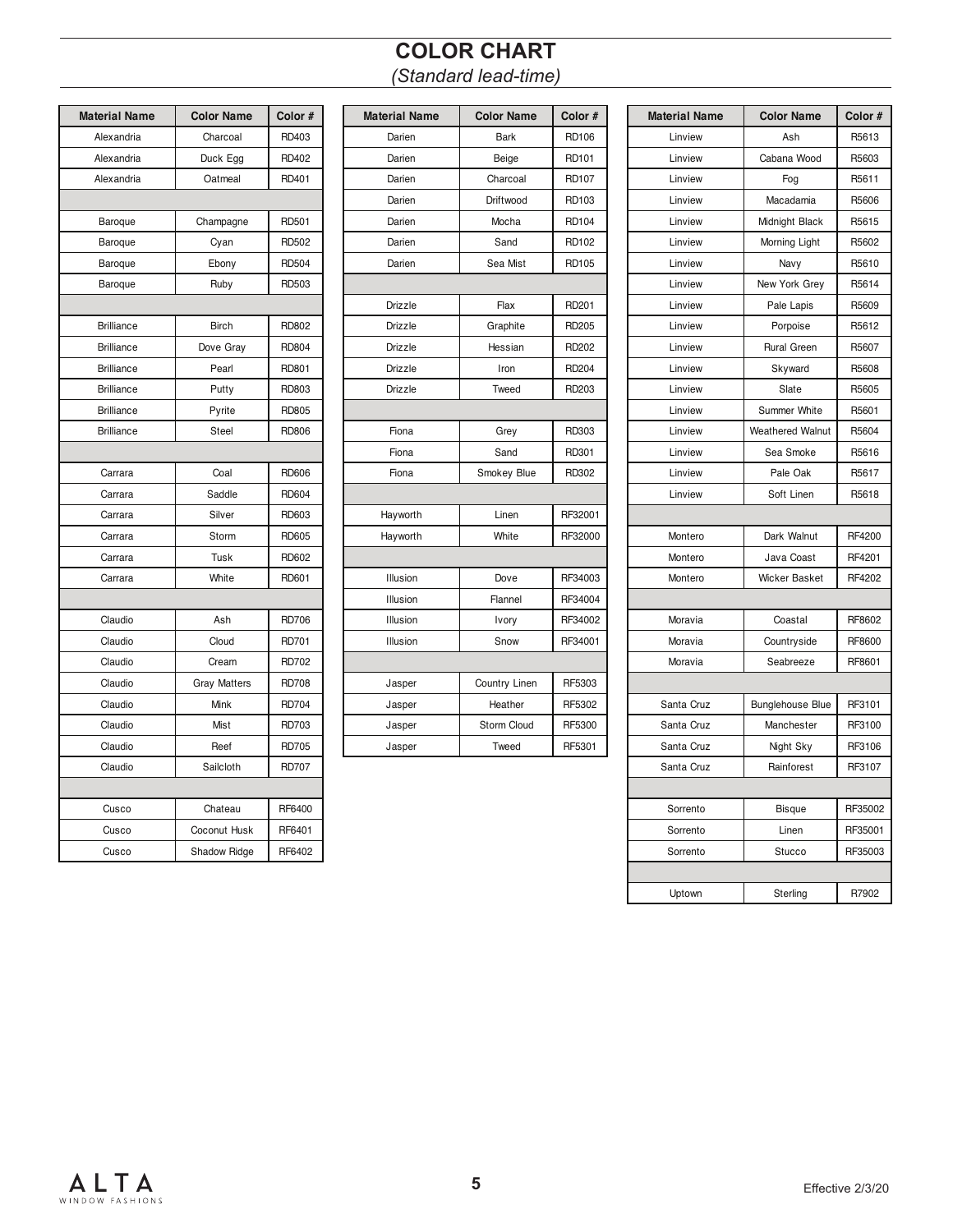# **COLOR CHART**

*(12 business day lead-time)*

| <b>Material Name</b> | <b>Color Name</b> | Color #        |
|----------------------|-------------------|----------------|
| 1% Sheerweave 2500   | Beige             | R01Q20         |
| 1% Sheerweave 2500   | Beige/Pearl Gray  | R01Q21         |
| 1% Sheerweave 2500   | Charcoal/Gray     | R01V22         |
| 1% Sheerweave 2500   | Pearl Gray        | R01V20         |
|                      |                   |                |
| 1% Sheerweave 2701   | Charcoal          | <b>RS21V21</b> |
| 1% Sheerweave 2701   | Charcoal/Brown    | <b>RS21V66</b> |
| 1% Sheerweave 2701   | Charcoal/Gray     | <b>RS21V22</b> |
| 1% Sheerweave 2701   | Charcoal/Slate    | <b>RS21V64</b> |
| 1% Sheerweave 2701   | Charcoal/Taupe    | <b>RS21V65</b> |
|                      |                   |                |
| 3% Sheerweave 2410   | Beige             | R06Q20         |
| 3% Sheerweave 2410   | Beige/Pearl Gray  | R06Q21         |
| 3% Sheerweave 2410   | Charcoal/Gray     | R06V22         |
| 3% Sheerweave 2410   | Pearl Gray        | R06V20         |
|                      |                   |                |
| 3% Sheerweave 4400   | Ash               | <b>RS2U64</b>  |
| 3% Sheerweave 4400   | Ebony             | <b>RS2U65</b>  |
| 3% Sheerweave 4400   | Granite           | <b>RS2U62</b>  |
| 3% Sheerweave 4400   | Pebblestone       | <b>RS2U60</b>  |
| 3% Sheerweave 4400   | Tobacco           | <b>RS2U66</b>  |
|                      |                   |                |
| 5% Sheerweave 2390   | Beige             | <b>RS1Q20</b>  |
| 5% Sheerweave 2390   | Beige/Pearl Gray  | <b>RS1Q21</b>  |
| 5% Sheerweave 2390   | Pearl Gray        | <b>RS1V20</b>  |
|                      |                   |                |
| 5% Sheerweave 4000   | Ash               | R09U64         |
| 5% Sheerweave 4000   | Ebony             | R09U65         |
| 5% Sheerweave 4000   | Pebblestone       | R09U60         |
| 5% Sheerweave 4000   | Pewter            | R09U63         |
| 5% Sheerweave 4000   | Tobacco           | R09U66         |

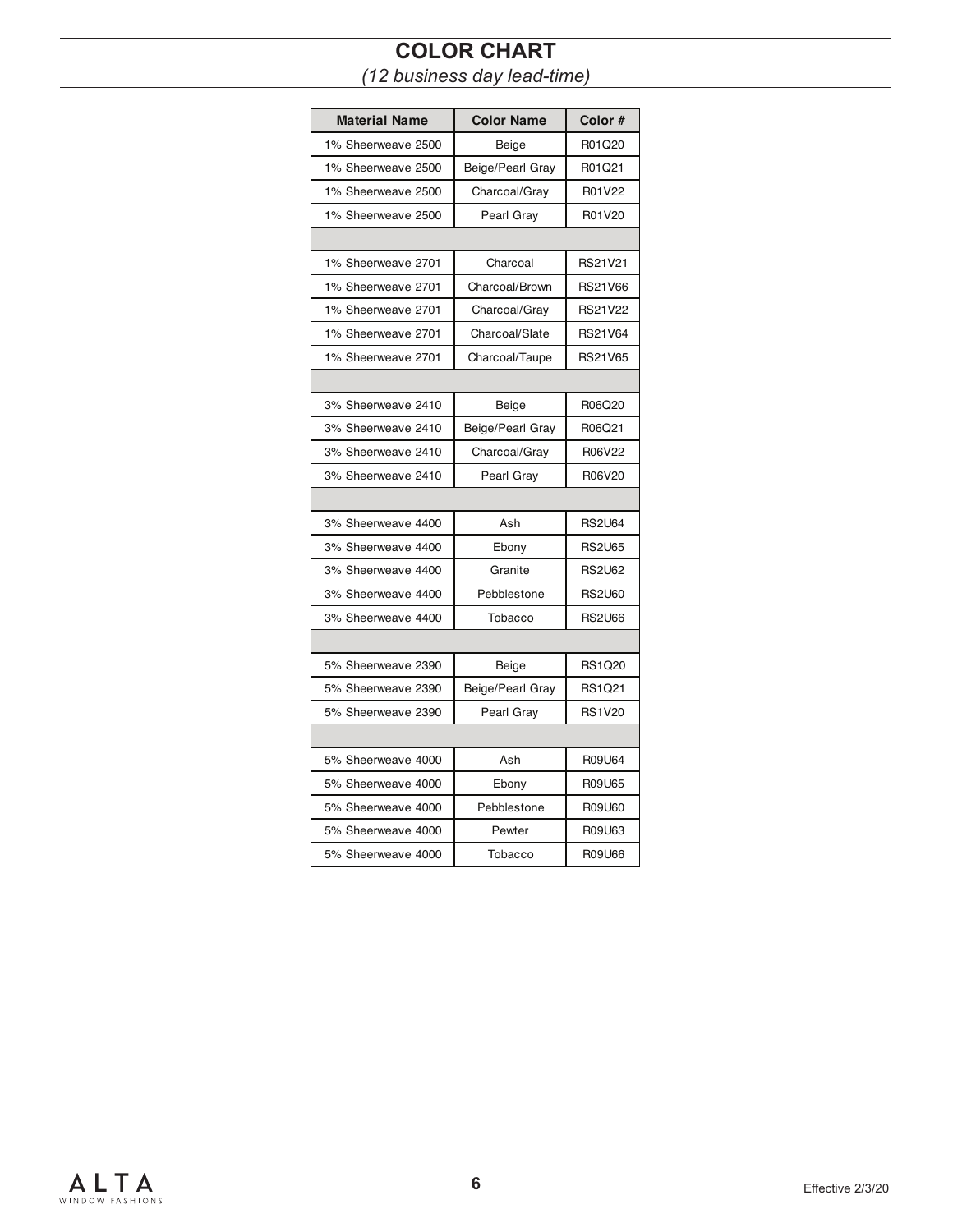

#### **● 7% Global Screen ● Hayworth**

**● Cararra**

| <b>WIDTH TO:</b>  | 24"   | 36" | 48" | 60" | 72" | 84" | 96" |
|-------------------|-------|-----|-----|-----|-----|-----|-----|
| <b>HEIGHT TO:</b> |       |     |     |     |     |     |     |
| 36"               | \$292 | 326 | 372 | 416 | 454 | 498 | 540 |
| 48"               | 304   | 346 | 396 | 448 | 488 | 540 | 590 |
| 61"               | 322   | 370 | 430 | 488 | 540 | 596 | 656 |
| 72"               | 338   | 396 | 464 | 530 | 588 | 654 | 720 |
| 78"               | 350   | 416 | 486 | 560 | 622 | 696 | 768 |
| 84"               | 366   | 446 | 530 | 616 | 694 | 780 | 868 |
| 96"               | 376   | 464 | 548 | 640 | 722 | 814 | 906 |

#### **GROUP 2**

**● Linview ● Santa Cruz**

| • Montero | ● Sorrento |
|-----------|------------|
|           |            |

| <b>WIDTH TO:</b>  | 24"   | 36" | 48" | 60" | 72" | 84" | <b>96"</b> |
|-------------------|-------|-----|-----|-----|-----|-----|------------|
| <b>HEIGHT TO:</b> |       |     |     |     |     |     |            |
| 36"               | \$298 | 342 | 392 | 440 | 482 | 530 | 580        |
| 48"               | 316   | 364 | 422 | 478 | 526 | 582 | 638        |
| 61"               | 336   | 394 | 458 | 524 | 582 | 646 | 712        |
| 72"               | 354   | 422 | 498 | 570 | 640 | 714 | 788        |
| 78"               | 370   | 444 | 526 | 608 | 682 | 764 | 846        |
| 84"               | 380   | 456 | 544 | 632 | 712 | 796 | 882        |
| 96"               | 392   | 472 | 564 | 656 | 738 | 830 | 922        |



**● 3% Sheerweave 2410 ● 5% Sheerweave 4000**

**● 3% T Screen ● 5% E Screen**

- **Darien**
- **Illusion**

**● 5% M Screen Deco**

**● 5% Sheerweave 2390**

**GROUP 3**

| <b>WIDTH TO:</b>  | 24"   | 36" | 48" | 60" | 72" | 84" | <b>96"</b> |
|-------------------|-------|-----|-----|-----|-----|-----|------------|
| <b>HEIGHT TO:</b> |       |     |     |     |     |     |            |
| 36"               | \$314 | 366 | 422 | 478 | 528 | 584 | 640        |
| 48"               | 336   | 394 | 458 | 524 | 584 | 646 | 714        |
| 61"               | 356   | 428 | 504 | 582 | 654 | 728 | 806        |
| 72"               | 382   | 464 | 552 | 640 | 720 | 808 | 898        |
| 78"               | 402   | 492 | 588 | 686 | 774 | 874 | 970        |
| 84"               | 414   | 508 | 612 | 716 | 810 | 912 | 1018       |
| 96"               | 426   | 526 | 634 | 744 | 844 | 954 | 1064       |

**\* MAXIMUM SHADE HEIGHT IS 78"**

### **OPTIONS: NO CHARGE**

- Valance Returns for Outside Mounts
- Control Positions (R or L)
- Extension Brackets
- Cord Cleats
- Spacer Blocks

#### **OPTIONS: EXTRA CHARGE**

• 2-on-1 Headrail Standard Cordlock – **price as 2 separate shades and add together**

ALTHOUGH WE MAINTAIN STRICT STANDARDS WE CANNOT GUARANTEE EXACT DYE LOTS.

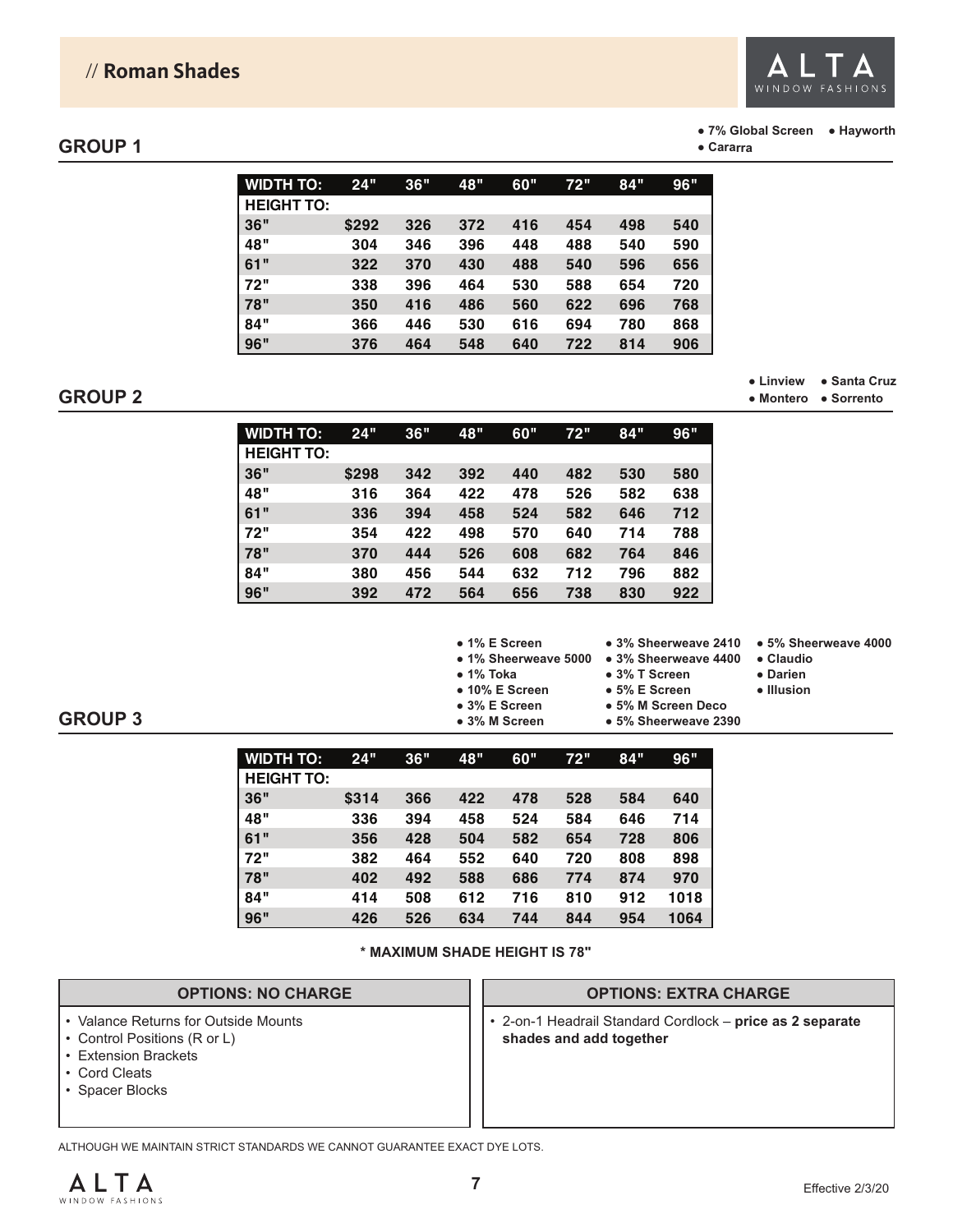### // **Roman Shades**



#### **● 1% Sheerweave 2500**

**● 1% Sheerweave 2701**

**● Alexandria ● Fiona ● Baroque ● Moravia**

**● Brilliance**

#### **GROUP 4**

| <b>WIDTH TO:</b>  | 24"   | 36" | 48" | 60" | 72" | 84"  | 96"  |
|-------------------|-------|-----|-----|-----|-----|------|------|
| <b>HEIGHT TO:</b> |       |     |     |     |     |      |      |
| <b>36"</b>        | \$324 | 380 | 442 | 502 | 558 | 618  | 680  |
| 48"               | 346   | 412 | 484 | 556 | 620 | 692  | 764  |
| 61"               | 374   | 452 | 536 | 620 | 698 | 782  | 868  |
| 72"               | 400   | 488 | 588 | 686 | 774 | 874  | 970  |
| 78"               | 422   | 522 | 630 | 738 | 838 | 948  | 1054 |
| 84"               | 436   | 542 | 658 | 772 | 878 | 992  | 1108 |
| 96"               | 450   | 560 | 682 | 802 | 916 | 1038 | 1158 |

#### **GROUP 5**

| <b>WIDTH TO:</b>  | 24"   | 36" | 48" | 60"  | 72"  | 84"  | 96"  |
|-------------------|-------|-----|-----|------|------|------|------|
| <b>HEIGHT TO:</b> |       |     |     |      |      |      |      |
| 36"               | \$356 | 426 | 504 | 582  | 650  | 728  | 804  |
| 48"               | 384   | 470 | 560 | 654  | 738  | 830  | 920  |
| 61"               | 422   | 522 | 632 | 740  | 840  | 950  | 1058 |
| 72"               | 456   | 574 | 700 | 826  | 942  | 1068 | 1196 |
| 78"               | 486   | 618 | 758 | 898  | 1030 | 1170 | 1310 |
| 84"               | 530   | 678 | 796 | 946  | 1086 | 1234 | 1382 |
| 96"               | 550   | 734 | 904 | 1076 | 1138 | 1298 | 1454 |

#### **GROUP 6**

**● 4% Silver Screen ● Jasper ● Cusco ● Uptown**

| <b>WIDTH TO:</b>  | 24"   | 36" | 48" | 60"  | 72"  | 84"  | <b>96"</b> |
|-------------------|-------|-----|-----|------|------|------|------------|
| <b>HEIGHT TO:</b> |       |     |     |      |      |      |            |
| 36"               | \$380 | 468 | 556 | 644  | 730  | 820  | 910        |
| 48"               | 420   | 518 | 628 | 736  | 836  | 942  | 1052       |
| 61"               | 462   | 582 | 712 | 840  | 962  | 1088 | 1216       |
| 72"               | 504   | 644 | 794 | 942  | 1086 | 1234 | 1384       |
| 78"               | 540   | 698 | 866 | 1034 | 1190 | 1358 | 1524       |
| 84"               | 560   | 730 | 908 | 1086 | 1254 | 1432 | 1608       |
| 96"               | 582   | 760 | 950 | 1138 | 1314 | 1504 | 1692       |

#### **\* MAXIMUM SHADE HEIGHT IS 78"**

#### **OPTIONS: NO CHARGE**

- Valance Returns for Outside Mounts
- Control Positions (R or L)
- Extension Brackets
- Cord Cleats
- Spacer Blocks

#### **OPTIONS: EXTRA CHARGE**

• 2-on-1 Headrail Standard Cordlock – **price as 2 separate shades and add together**

ALTHOUGH WE MAINTAIN STRICT STANDARDS WE CANNOT GUARANTEE EXACT DYE LOTS.

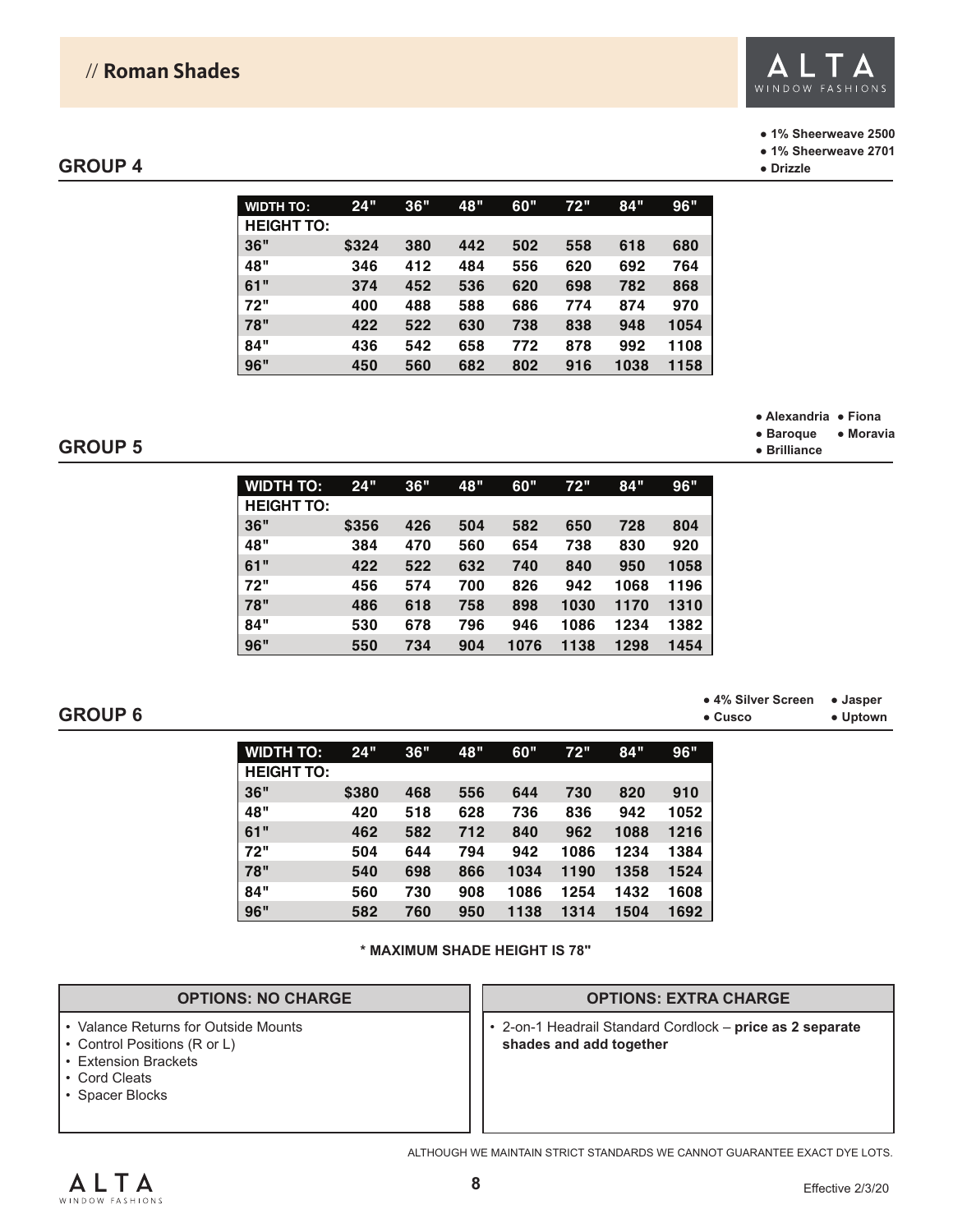### **PRODUCT SIZE SPECIFICATIONS**

#### **Minimum Ordered Width: Standard Cordlock – 15" 2 on 1 Headrail – Standard Cordlock**

**Minimum Ordered Height: Standard Cordlock – 24" 2 on 1 Headrail – Standard Cordlock**

|                      |                                 |      | <b>Standard Cordlock</b> |                   | 2 on 1 Headrail -<br><b>Standard Cordlock</b> |                   |
|----------------------|---------------------------------|------|--------------------------|-------------------|-----------------------------------------------|-------------------|
| <b>Material Name</b> | <b>Fabric Code   Roll Width</b> |      | <b>Max Width</b>         | <b>Max Height</b> | <b>Max Width</b>                              | <b>Max Height</b> |
| 1% E Screen          | <b>R80</b>                      | 122" | 96"                      | 96"               | 120"                                          | 96"               |
| 1% Sheerweave 2500   | <b>R01</b>                      | 126" | 96"                      | 96"               | 120"                                          | 96"               |
| 1% Sheerweave 2701   | <b>RS21</b>                     | 126" | 96"                      | 96"               | 120"                                          | 96"               |
| 1% Sheerweave 5000   | P5001                           | 98"  | 96"                      | 96"               | 120"                                          | 96"               |
| 1% Toka              | <b>RS11</b>                     | 118" | 72"                      | 78"               | 120"                                          | 78"               |
| 3% E Screen          | R81                             | 122" | 96"                      | 96"               | 120"                                          | 96"               |
| 3% M Screen          | <b>R58</b>                      | 122" | 96"                      | 96"               | 120"                                          | 96"               |
| 3% Sheerweave 2410   | R <sub>06</sub>                 | 126" | 96"                      | 96"               | 120"                                          | 96"               |
| 3% Sheerweave 4400   | RS <sub>2</sub>                 | 126" | 72"                      | 78"               | 120"                                          | 78"               |
| 3% T Screen          | <b>RS16</b>                     | 98"  | 96"                      | 96"               | 120"                                          | 96"               |
| 4% Silver Screen     | RS <sub>6</sub>                 | 94"  | 94"                      | 96"               | 120"                                          | 96"               |
| 5% E Screen          | <b>R51</b>                      | 122" | 96"                      | 96"               | 120"                                          | 96"               |
| 5% M Screen Deco     | R61                             | 98"  | 96"                      | 96"               | 120"                                          | 96"               |
| 5% Sheerweave 2390   | RS <sub>1</sub>                 | 126" | 96"                      | 96"               | 120"                                          | 96"               |
| 5% Sheerweave 4000   | R09                             | 126" | 72"                      | 78"               | 120"                                          | 78"               |
| 7% Global Screen     | <b>RS14</b>                     | 118" | 72"                      | 78"               | 120"                                          | 78"               |
| 10% E Screen         | R <sub>19</sub>                 | 122" | 96"                      | 96"               | 120"                                          | 96"               |
| Alexandria           | RD4                             | 78"  | 76"                      | 96"               | 120"                                          | 96"               |
| <b>Baroque</b>       | RD <sub>5</sub>                 | 78"  | 76"                      | 96"               | 120"                                          | 96"               |
| <b>Brilliance</b>    | RD <sub>8</sub>                 | 110" | 96"                      | 96"               | 120"                                          | 96"               |
| Cararra              | R <sub>D</sub> <sub>6</sub>     | 110" | 96"                      | 96"               | 120"                                          | 96"               |
| Claudio              | RD7                             | 110" | 96"                      | 96"               | 120"                                          | 96"               |
| Cusco                | RF <sub>6</sub>                 | 110" | 72"                      | 78"               | 120"                                          | 78"               |
| Darien               | RD <sub>1</sub>                 | 90"  | 72"                      | 72"               | 120"                                          | 72"               |
| <b>Drizzle</b>       | R <sub>D</sub> <sub>2</sub>     | 94"  | 76"                      | 96"               | 120"                                          | 96"               |
| Fiona                | RD <sub>3</sub>                 | 78"  | 76"                      | 96"               | 120"                                          | 96"               |
| Hayworth             | <b>RF32</b>                     | 98"  | 72"                      | 72"               | 120"                                          | 72"               |
| Illusion             | <b>RF34</b>                     | 72"  | 72"                      | 78"               | 120"                                          | 78"               |
| Jasper               | RF <sub>5</sub>                 | 110" | 72"                      | 78"               | 120"                                          | 78"               |
| Linview              | R56                             | 122" | 72"                      | 78"               | 120"                                          | 78"               |
| Montero              | RF4                             | 94"  | 72"                      | 78"               | 120"                                          | 78"               |
| Moravia              | RF <sub>8</sub>                 | 96"  | 72"                      | 78"               | 120"                                          | 78"               |
| Santa Cruz           | RF3                             | 94"  | 72"                      | 78"               | 120"                                          | 78"               |
| Sorrento             | <b>RF35</b>                     | 108" | 72"                      | 78"               | 120"                                          | 78"               |
| Uptown               | R79                             | 78"  | 72"                      | 78"               | 120"                                          | 78"               |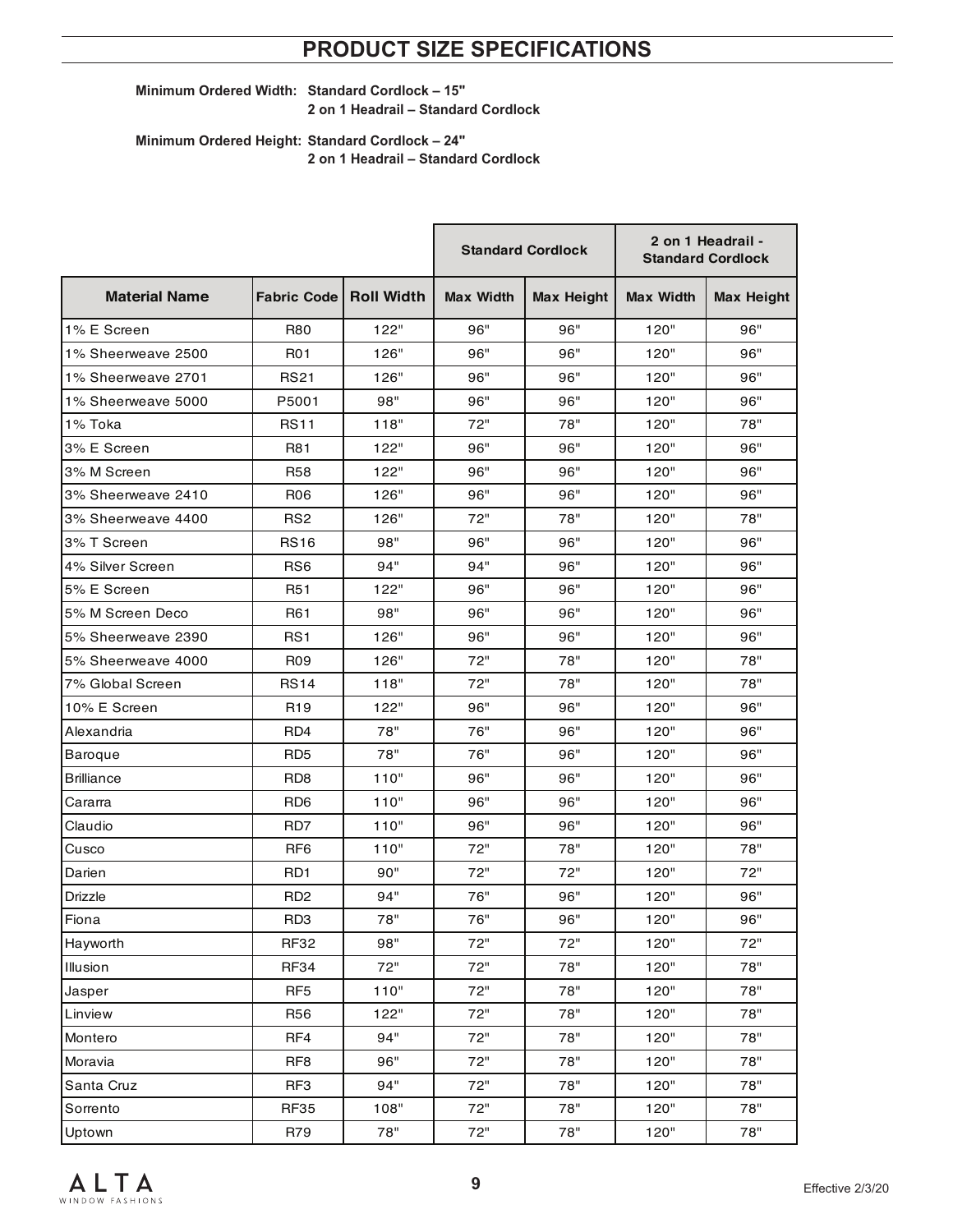### **PRODUCT SPECIFICATIONS**

- **• Shade Folds** may be slightly uneven from side to side and may vary from shade to shade.
- **• Pattern Matching** at seam will not be exact and may be interrupted.
- **• Top Shade Fold** will vary in size depending upon shade length.
- **• Decorative, Room-Darkening and Blackout** materials may need to hang in the window for several days to allow the material to relax and remove any wrinkles or creases from being compressed in the packaging.

Adjustments are taken from ordered dimensions and Adjustments are taken non-othered dimensions and<br>may vary slightly.

#### **FINISHED DIMENSIONS MOUNTING REQUIREMENTS**

### **STANDARD CORDLOCK**

| $-1/2"$<br>Headrail, Valance & Fabric Width<br>ordered height<br>Shade Height |
|-------------------------------------------------------------------------------|
|                                                                               |
|                                                                               |
| Outside (OB) & Ceiling Mount                                                  |
| ordered width<br>Headrail Width                                               |
| Valance Width *<br>$+1"$                                                      |
| ordered width<br><b>Fabric Width</b>                                          |
| ordered height<br>Shade Height                                                |
| 2 on 1 (and 3 on 1) Headrail                                                  |
| Gap Between Panels<br>$-1/2$                                                  |

| Inside (IB) Mount                       |                | Inside (IB) Mount                   | 1-1/2" Headrail |
|-----------------------------------------|----------------|-------------------------------------|-----------------|
| Headrail, Valance & Fabric Width        | $-1/2$ "       | Minimum Mounting Depth              | $1 - 1/2"$      |
| Shade Height                            | ordered height | Minimum Mounting Depth, Flush Mount | $2 - 1/4"$      |
| <b>Outside (OB) &amp; Ceiling Mount</b> |                | <b>Outside (OB) Mount</b>           | 1-1/2" Headrail |
| Headrail Width                          | ordered width  | Minimum Flat Vertical Surface       | 1 !!            |
|                                         |                |                                     |                 |

### **FINISHED DIMENSION & MOUNTING NOTES**

Note: Ceiling mount shades are OB by default and have the same finished dimensions. IB shades may also be "TOP" mounted using the the standard L-style brackets or using the optional Flat brackets.

\* OB Valances and returns are attached using valance brackets accordingly for an EXACT flush mount. return. The OB valance width additions indicated above create a "cornice style" box for improved appearance and operation.

\*\* The flush mount depth requirements indicated above include space for the material attached to the front (valance) and back (shade) sides of the headrail. These are AVERAGE depths as the different materials have varying degrees of thickness. Verify your individual shade's depth before mounting, then position